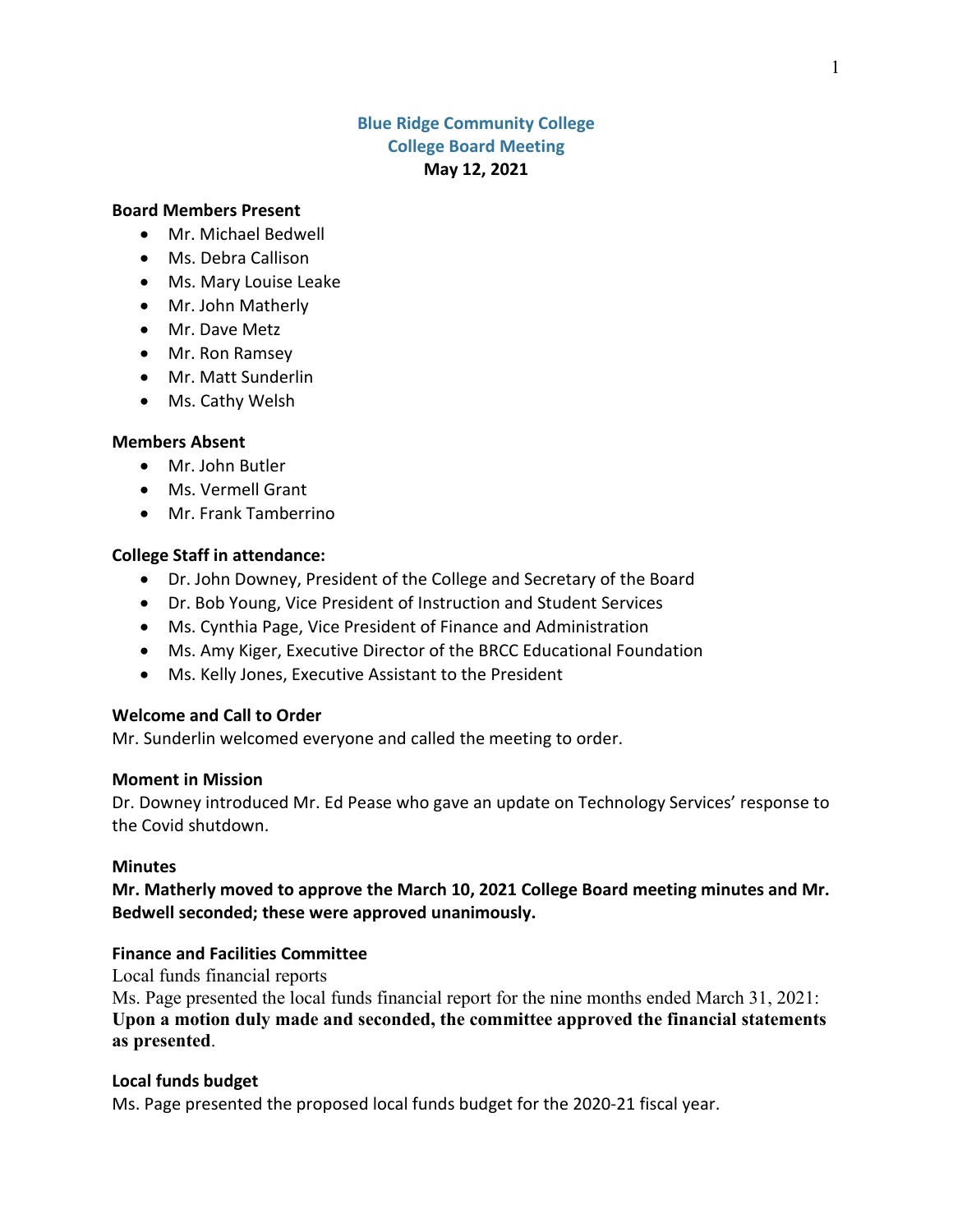Items to note:

- The following funds will be eligible to recover lost revenue under the Higher Education Emergency Relief (HEERF) Act: Vending, Bookstore, Student Activities, Parking, and Rec Center. A HEERF revenue budget is included for each of these funds. The lost revenue is related to lower enrollment and the transition of classes to an online format which reduced the use of the bookstore, cafeteria, and vending.
- Pursuant to Executive Order 77 the college will cease using plastic water bottles and other specified items by July 2021. The impact on vending and food service revenue is currently unknown. Follett requested to close the Campus Coffee operation as it was not profitable. They will consolidate all food service activity in the cafeteria.
- In 2020-21 several local governments indicated they would withhold their regular contributions due to uncertainty surrounding the COVID-19 pandemic. The college has not been informed by any local governments that they intend to withhold contributions in 2021-22. Contributions are included in the operating budgets in the agreed upon amounts.
- Construction budgets:
	- $\circ$  Water coming into campus for the new sprinklers included in the life safety projects (funded by the VCCS) did not pass inspections conducted by the State Fire Marshal. Augusta County made efforts to correct, but were unsuccessful. The project is overbudget and cannot absorb additional costs. To provide funding to solve this problem, the proposed budget includes funds for the installation of vaults which will house strainers on the pipes bringing in water. \$10,000 is requested in the current year to cover design fees and the balance of funds are requested in the 2021-22 budget.
	- $\circ$  The college proposes transferring \$20,000 from the Bookstore fund to the Construction fund for an outdoor project. A large, decaying maple tree was removed from campus between A & D buildings. The college proposes to contact a landscape architect to design a suitable replacement for that area, be it a pergola or butterfly garden, etc. The proposed budget is expected to cover the design and the cost of the project.

**The committee recommended a request for \$10,000 be budgeted in 2020-21 for design work for the Strainer Vaults; this was approved unanimously.**

**The proposed local funds budgets for 2021-2022 were recommended from committee for approval and to be filed for audit: this was approved unanimously.**

# **Facilities Project Updates**

Ms. Page reviewed the status of construction projects:

The first phase of the life safety project is completed. This includes buildings A, D, E, F, and J. The college is awaiting budget approval for the second phase of the project which will address safety updates in B & C buildings.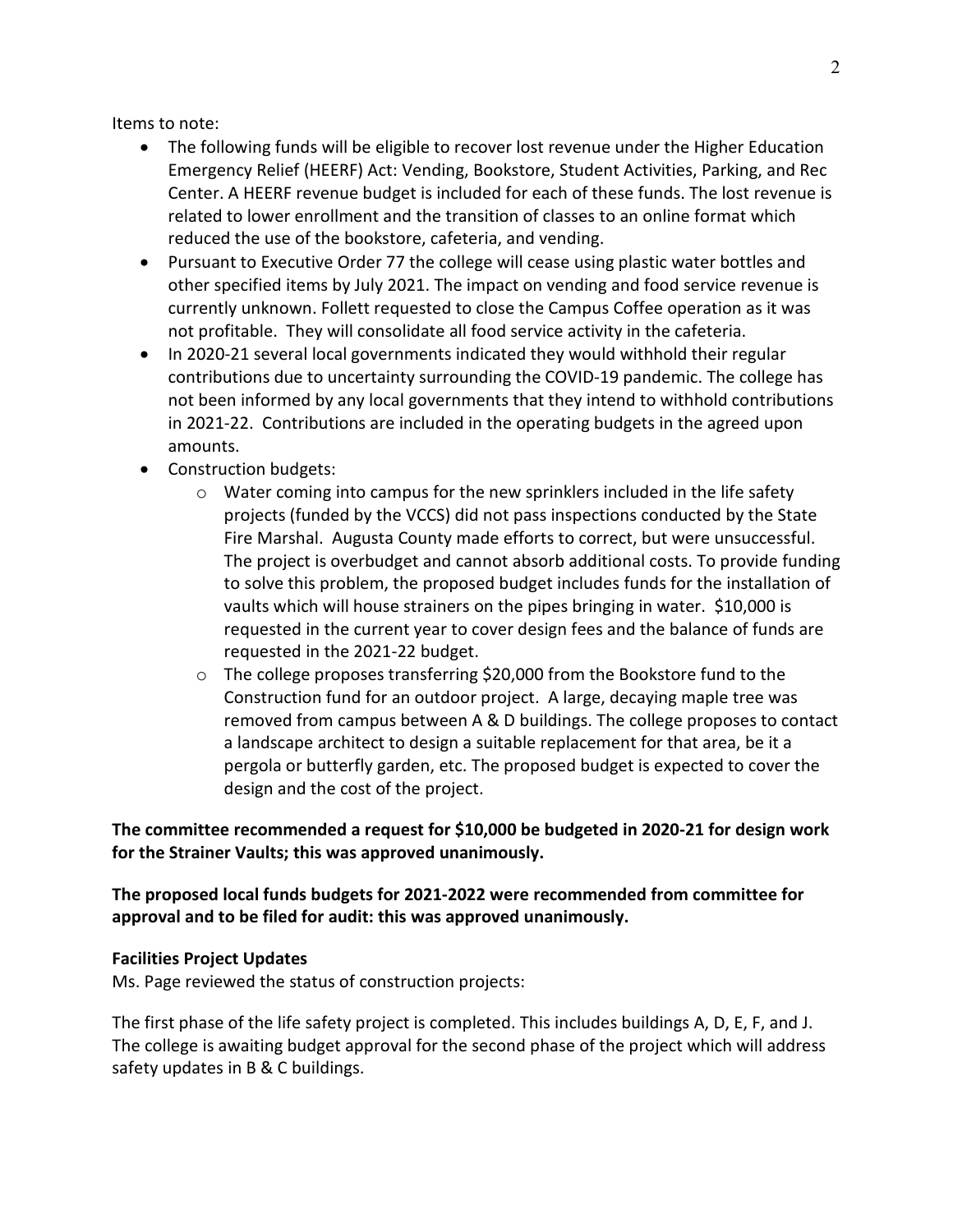The door access project is expected to begin very soon. There is a small amount of paperwork yet to be completed to establish the contract.

# **Curriculum and Student Affairs Committee**

Mr. Bedwell and Dr. Young reported for the committee.

# **ACTION ITEMS**

.

1. Approve Course Actions

| <b>Course</b>                                      | <b>Action</b>                                               |
|----------------------------------------------------|-------------------------------------------------------------|
| <b>GIS 200: Geographical Information Systems I</b> | Course Discontinuation. Recommended for<br>discontinuation. |

2. Approve Program Actions-These items were recommended from committee for approval-these were approved unanimously.

| Program                                                                                    | Action                                                                                                                     |
|--------------------------------------------------------------------------------------------|----------------------------------------------------------------------------------------------------------------------------|
| <b>Information Systems Technology Digital Design and</b><br><b>Graphics Literacy – CSC</b> | NEW – New G3 eligible career studies certificate                                                                           |
| <b>Advanced Veterinary Assisting -- CSC</b>                                                | Revision – Remove VET 236 as an option and require<br>VET 118 in alignment with the CSC in Veterinary<br>Assisting         |
| <b>Pre-Nursing -- CSC</b>                                                                  | Revision - Program humanities/fine arts elective revised<br>to require PHI 225                                             |
| <b>Technical Studies -- AAS</b>                                                            | Revision. To align with the new template approved by<br>lthe VCCS and SCHEV                                                |
| <b>Uniform Certificate of General Studies (UCGS) -</b><br><b>CERT</b>                      | Revision. Replaces the General Education Certificate.<br>The revised framework has been approved by the VCCS<br>and SCHEV. |

# **CONSENT AGENDA-The consent agenda came from committee for approval-approved unanimously.**

| Course/Program                                  | <b>Action</b>                                          |
|-------------------------------------------------|--------------------------------------------------------|
| <b>ECO 201: Principles of Macroeconomics</b>    | Revision. Updated course guidance regarding receiving  |
|                                                 | credit for ECO 120 and ECO 201.                        |
| <b>ECO 202: Principles of Microeconomics</b>    | Revision. Updated course guidance regarding receiving  |
|                                                 | credit for ECO 120 and ECO 202.                        |
| <b>EMS 165: Advanced Cardiac Life Support</b>   | Revision. EMS 153 prerequisite removed per VCCS        |
|                                                 | guidance.                                              |
| <b>EMS 175: Paramedic Clinical Experience I</b> | Revision. Credit hour change and prerequisites removed |
|                                                 | per VCCS guidance.                                     |
| <b>EMS 202: Paramedic Pharmacology</b>          | Revision. Prerequisites removed per VCCS guidance.     |
| <b>EMS 203: Advanced Patient Care</b>           | Revision. Prerequisites revised per VCCS guidance.     |
| <b>EMS 204: Advanced Patient Care Lab</b>       | Revision. Prerequisites revised per VCCS guidance.     |
| <b>EMS 206: Pathophysiology for the Health</b>  | Revision. Prerequisites revised per VCCS guidance.     |
| <b>Professions</b>                              |                                                        |
| <b>EMS 210: EMS Operations</b>                  | Revision. Prerequisites revised per VCCS guidance.     |
| <b>EMS 212: Leadership and Professional</b>     | Revision. Prerequisites removed per VCCS guidance.     |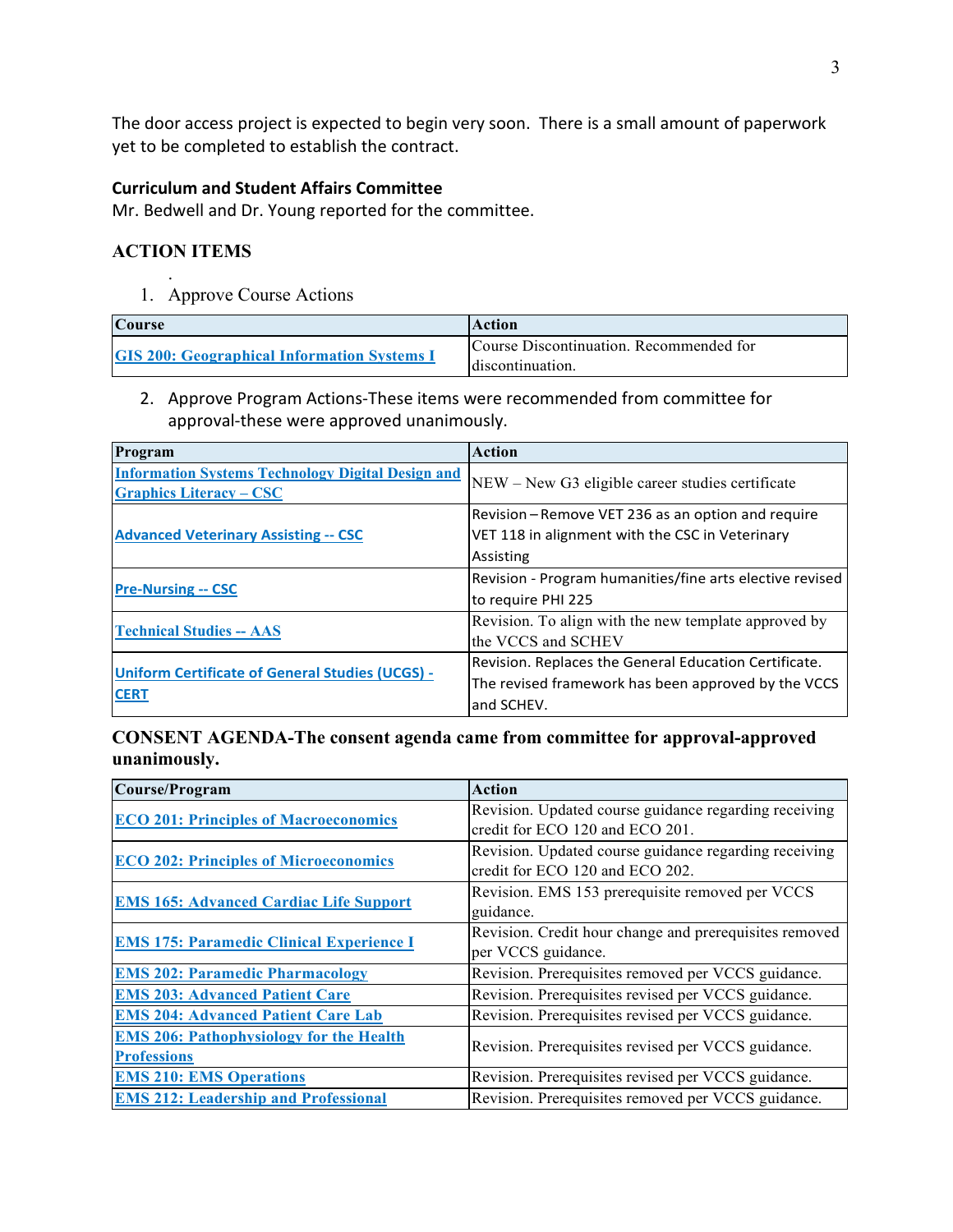| <b>Development</b>                                        |                                                       |
|-----------------------------------------------------------|-------------------------------------------------------|
| <b>EMS 247: Paramedic Clinical Experience II</b>          | Revision. Prerequisites removed per VCCS guidance.    |
| <b>EMS 248: Paramedic Comprehensive Field</b>             |                                                       |
| <b>Experience</b>                                         | Revision. Prerequisites removed per VCCS guidance.    |
| <b>EMS 249: Paramedic Capstone Internship</b>             | Revision. Prerequisites removed per VCCS guidance.    |
| <b>SOC 215: Sociology of the Family</b>                   | *Transfer VA* - Course Revision. Course description   |
|                                                           | change.                                               |
|                                                           | *Transfer VA* - Course Revision. Course description   |
| <b>SOC 266: Race and Ethnicity</b>                        | change                                                |
| <b>Accounting - AAS</b>                                   | Revision - Replace ITE 119 with ITE 152. ITE 152 is a |
|                                                           | new Transfer VA course that replaces ITE 119          |
|                                                           | recommended for purge through the Transfer VA         |
|                                                           | process.                                              |
|                                                           | Revision - Replace ITE 119 with ITE 152. ITE 152 is a |
| <b>Art: Graphic Design -- CSC</b>                         | new Transfer VA course that replaces ITE 119          |
|                                                           | recommended for purge through the Transfer VA         |
|                                                           | process.                                              |
| <b>AA&amp;S Approved Electives</b>                        | Revision - Remove GIS 200. Course has been            |
|                                                           | discontinued.                                         |
|                                                           | Revision - Replace ITE 119 with ITE 152. ITE 152 is a |
| <b>Applications in Law Enforcement -- CSC</b>             | new Transfer VA course that replaces ITE 119          |
|                                                           | recommended for purge through the Transfer VA         |
|                                                           | process.                                              |
|                                                           | Revision - Replace ITE 119 with ITE 152. ITE 152 is a |
| <b>College/University Transfer - AA&amp;S</b>             | new Transfer VA course that replaces ITE 119          |
|                                                           | recommended for purge through the Transfer VA         |
|                                                           | process.                                              |
| <b>College/University Transfer, Psychology - AA&amp;S</b> | Revision - Replace ITE 119 with ITE 152. ITE 152 is a |
|                                                           | new Transfer VA course that replaces ITE 119          |
|                                                           | recommended for purge through the Transfer VA         |
|                                                           | process.                                              |
| <b>Computer Aided Drafting – CSC</b>                      | Remove EGR 115. Course has been discontinued.         |
| <b>Criminal Justice Foundations - CSC</b>                 | Revision - Replace ITE 119 with ITE 152. ITE 152 is a |
|                                                           | new Transfer VA course that replaces ITE 119          |
|                                                           | recommended for purge through the Transfer VA         |
|                                                           | process.                                              |
| <b>Engineering Assistant -- CSC</b>                       | Revision. Replace EGR 120 with EGR 121. EGR 120       |
|                                                           | has been discontinued.                                |
| <b>Human Services -- AAS</b>                              | Revision - Replace ITE 119 with ITE 152. ITE 152 is a |
|                                                           | new Transfer VA course that replaces ITE 119          |
|                                                           | recommended for purge through the Transfer VA         |
|                                                           | process.                                              |

# **These were recommended from committee for approval; this was approved unanimously.**

Information Items-Dr. Young updated the board on the information items.

- 1. Enrollment
- 2. COVID-19
- 3. G3 update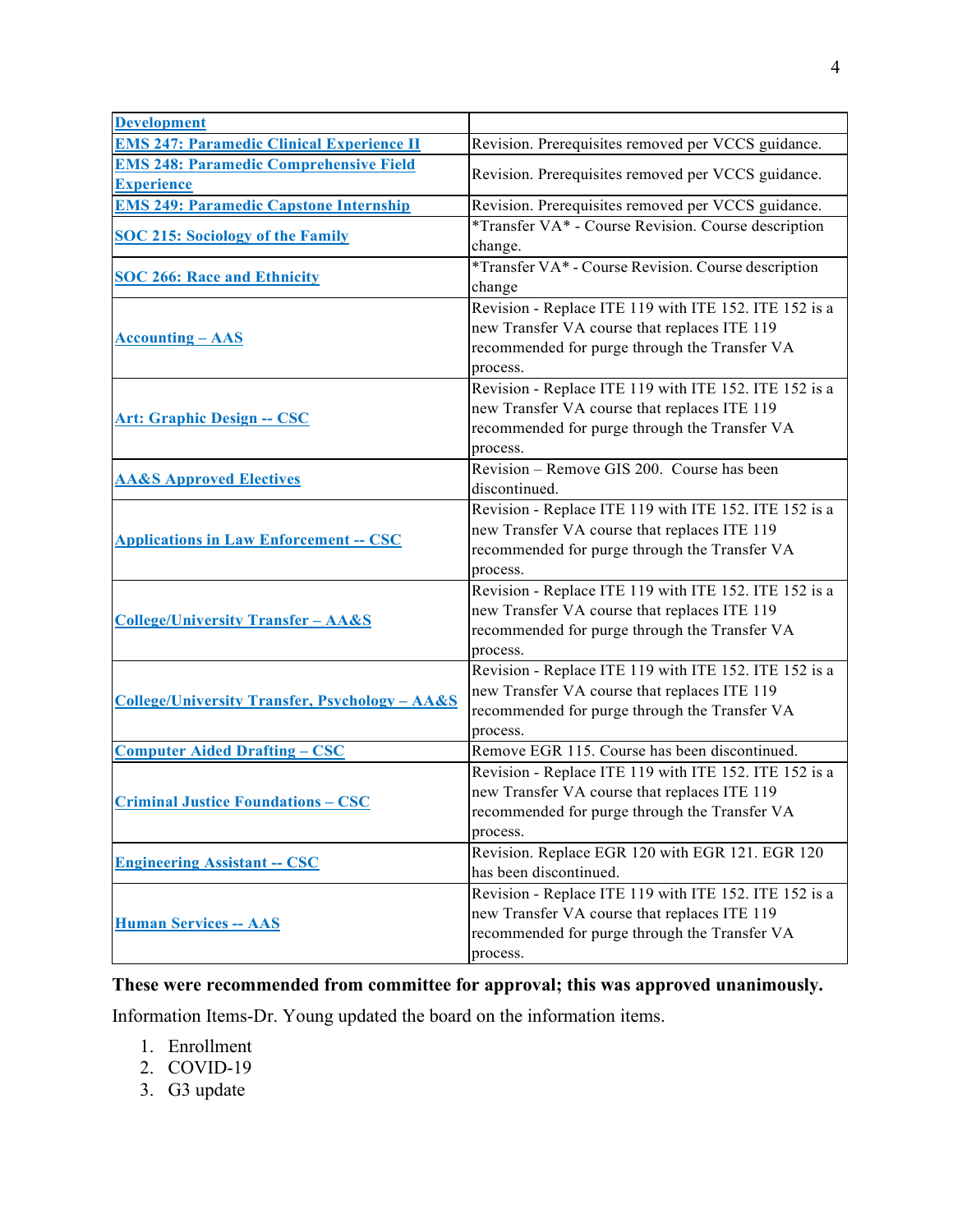4. Bridge to JMU update

# **Personnel Report**

Ms. Page reviewed the personnel report on page 116.

# **Enrollment**

Dr. Young distributed and reviewed the enrollment report noting that summer enrollment is up currently about 7%. Fall enrollment is down about 10% but there are many initiatives underway including G3, which will provide a lot of tuition assistance and hopefully will increase enrollment in the summer. Administration is anticipating about one third to one half of the classes will be in-person this fall. Enrollment is down for the year.

# **Educational Foundation**

Ms. Kiger reviewed the financial reports for the Foundation, noting that the Blue Ridge Fund had a goal of \$140,000 and is at more than \$229, 000 with several months left in the fiscal year that ends June 30. Ms. Kiger reported they are looking forward to the Friday Night Fresco this Friday, May 14 with about 100 gourmet picnic baskets sold.

# **New Business**

# Dr. Downey's evaluation

Ms. Callison moved that the Blue Ridge Community College Board convene in closed session to discuss the Dr. Downey's evaluation pursuant to the personnel exemption at § 2.2-3711(A)(1) of the Code of Virginia.

When the board reconvened:

The board has concluded its closed meeting and is hereby in open session.

Mr. Sunderlin stated: We will now take a roll call vote that will be included in the minutes certifying that to the best of each member's knowledge (1) only public business matters lawfully exempted from open meeting requirements under the Freedom of Information Act were discussed, and (2) only such public business matters as were identified in the motion by which the closed meeting was convened were heard, discussed or considered in the meeting by the public body.

Roll call vote Matthew Sunderlin-aye Michael Bedwell-aye Debra Callison-aye Ron Ramsey-aye Cathy Welsh-aye Dave Metz-aye Mary Louse Leake-aye John Matherly-aye

# **July meeting**